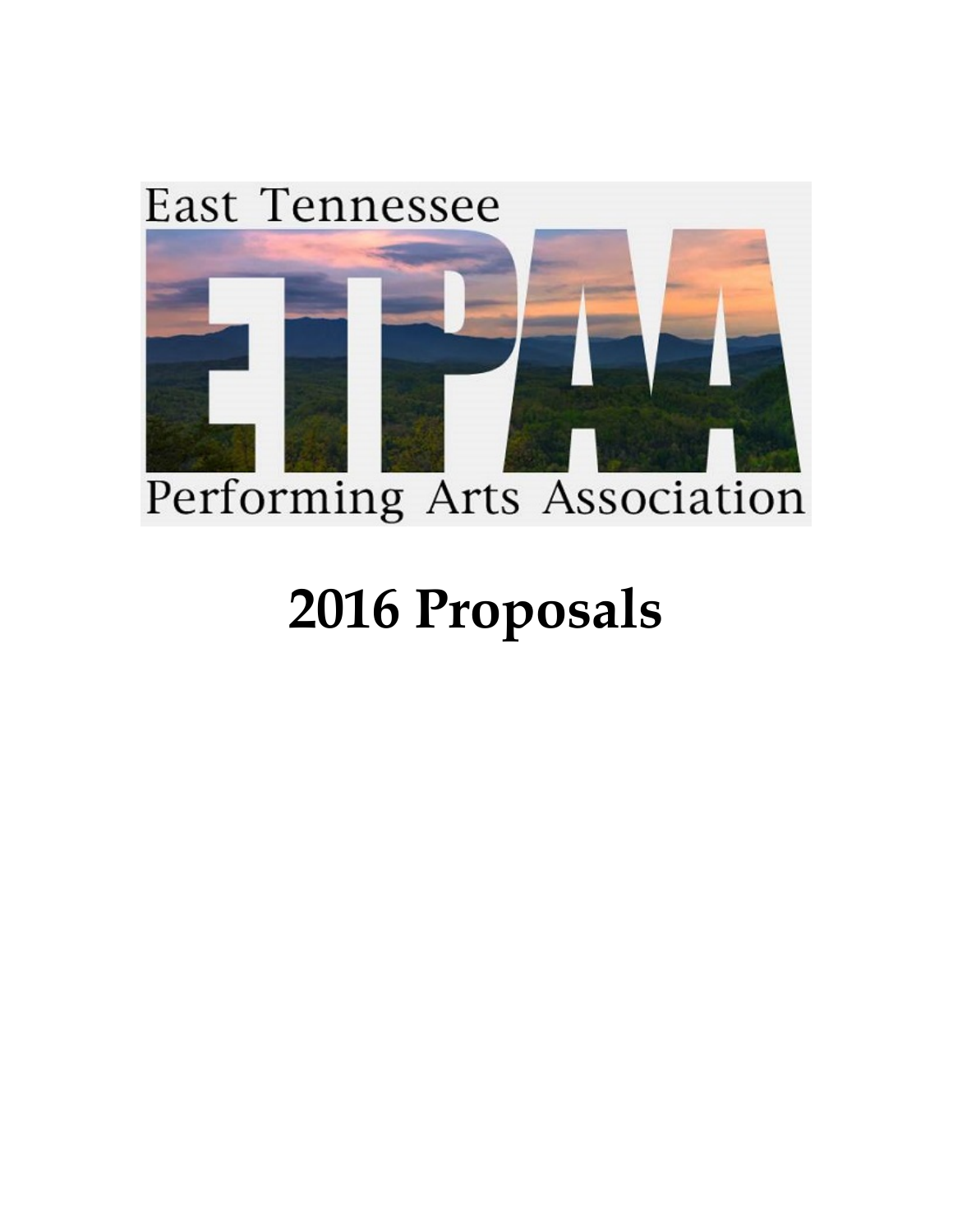## **Proposal 1:**

Rhett Butler, Seymour High School

*Proposal* Create and implement the construction and announcement of each contest final schedule for 10 days before that contest. All contest schedules would be available online by Wednesday the week before the contest.

*Rationale* All participants of that show would be able to plan, secure buses and hand out schedule to parents, performers and staff so that all parties may be able to plan their daily schedule accordingly without having to rush a schedule to their parents and students two days before the contest.

## **Proposal 1** *(revised 4/20/15)***:**

Announce preliminary contest start times (for guards, percussion, and/or winds) approximately ten (10) days before a contest. The logistical schedule (stating warm-up times, holding times, etc.) will be forwarded to the membership five (5) days prior to a contest and uploaded to the ETPAA website.

**Board Recommendation:** Pass as amended.

## **Proposal 2:**

Rhett Butler, Seymour High School

**\_\_\_\_\_\_\_\_\_\_\_\_\_\_\_\_\_\_\_\_\_\_\_\_\_\_\_\_\_\_\_\_\_\_\_\_\_\_\_\_\_\_\_\_\_\_\_\_\_\_\_\_\_\_\_\_\_\_\_\_\_\_\_**

*Rationale* This would help with the new host to make the best decision to set up their contest. What might work for guard, may not work for percussion and vice versa.

**Board Recommendation:** The Board believes Proposal 2 and Proposal 3 will be nullified by a more specific Show Host Application, which is currently being created.

**\_\_\_\_\_\_\_\_\_\_\_\_\_\_\_\_\_\_\_\_\_\_\_\_\_\_\_\_\_\_\_\_\_\_\_\_\_\_\_\_\_\_\_\_\_\_\_\_\_\_\_\_\_\_\_\_\_\_\_\_\_\_\_**

*Proposal* Create a duty for the Color Guard/Percussion coordinators to assemble with all *NEW* show hosts to make sure that their "Show Flow" is adequate and the most efficient possible.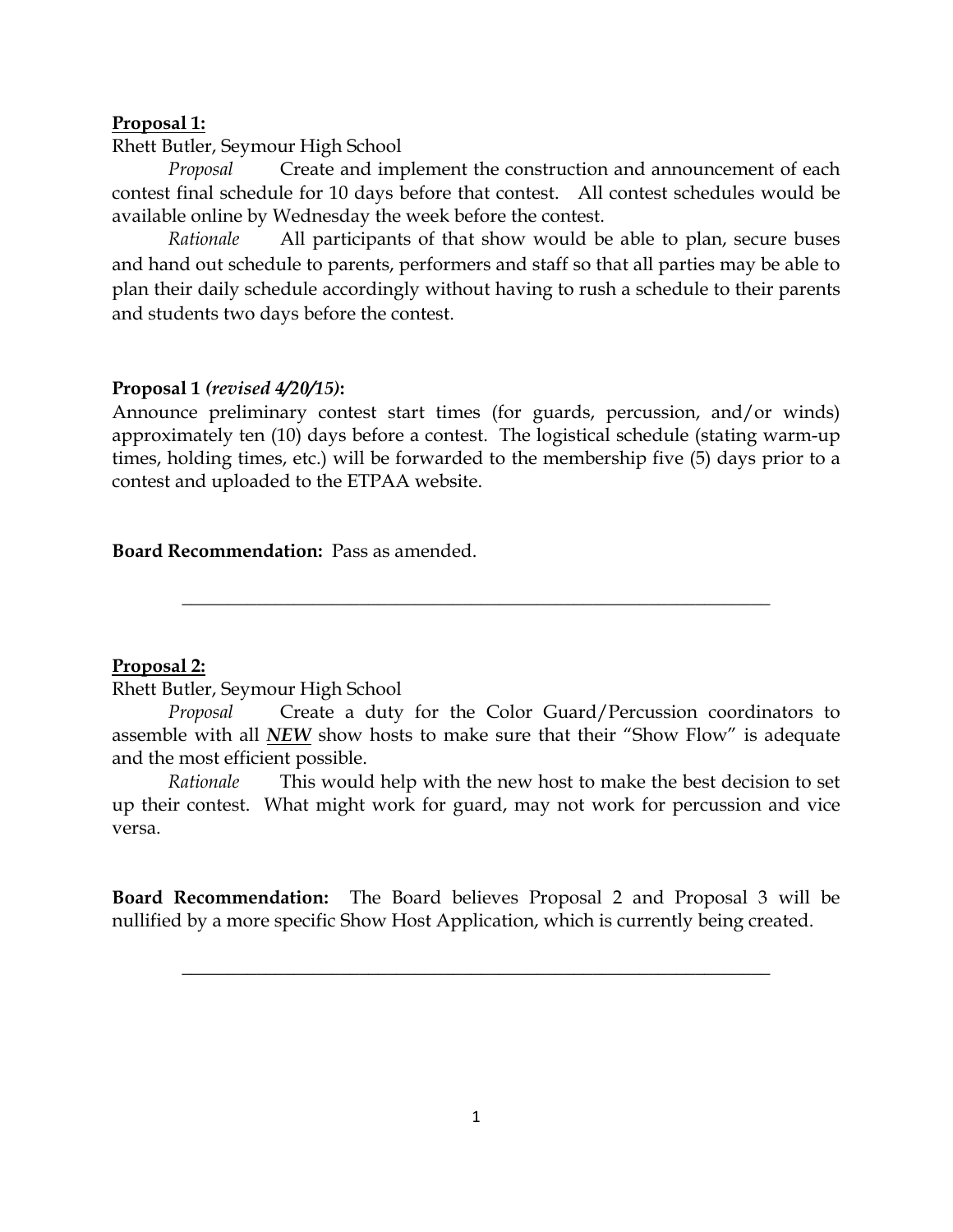## **Proposal 3:**

Rhett Butler, Seymour High School

*Proposal* Require show host to present a flow chart with their show host application, and make sure that is it reviewed by the Board to see if it is adequate for contest setup. Once it is approved, the Board will upload the contest flow to our website.

*Rationale* This is so that the staff would be able to prepare for any show that they are going to ahead of time.

**Board Recommendation:** The Board believes Proposal 2 and Proposal 3 will be nullified by a more specific Show Host Application, which is currently being created.

**\_\_\_\_\_\_\_\_\_\_\_\_\_\_\_\_\_\_\_\_\_\_\_\_\_\_\_\_\_\_\_\_\_\_\_\_\_\_\_\_\_\_\_\_\_\_\_\_\_\_\_\_\_\_\_\_\_\_\_\_\_\_\_**

# **Proposal 4:**

Rhett Butler, Seymour High School

*Proposal* Create and invent a new system to determine group performance order for each show.

*Rationale* Groups would not be stuck with performing first all year long.

**Board Recommendation:** Combine Proposal 4, Proposal 9, and Proposal 11. Pass Proposal 11 as originally written.

**\_\_\_\_\_\_\_\_\_\_\_\_\_\_\_\_\_\_\_\_\_\_\_\_\_\_\_\_\_\_\_\_\_\_\_\_\_\_\_\_\_\_\_\_\_\_\_\_\_\_\_\_\_\_\_\_\_\_\_\_\_\_\_**

## **Proposal 5:**

Vic Truscelli, Karns High School

*Proposal* The position of Tabulator/Media Specialist should be added to the list of judges for each ETPAA contest, to be funded by the contest host school at a rate similar to that of our Timing and Penalty judge (currently \$175.00 per contest).

#### **Proposal 5** *(revised 4/20/15)***:**

The position of Tabulator/Media Specialist should be added to the list of judges for each ETPAA contest, to be funded equally by the contest host school and the circuit at One Hundred Dollars (\$100.00) per contest.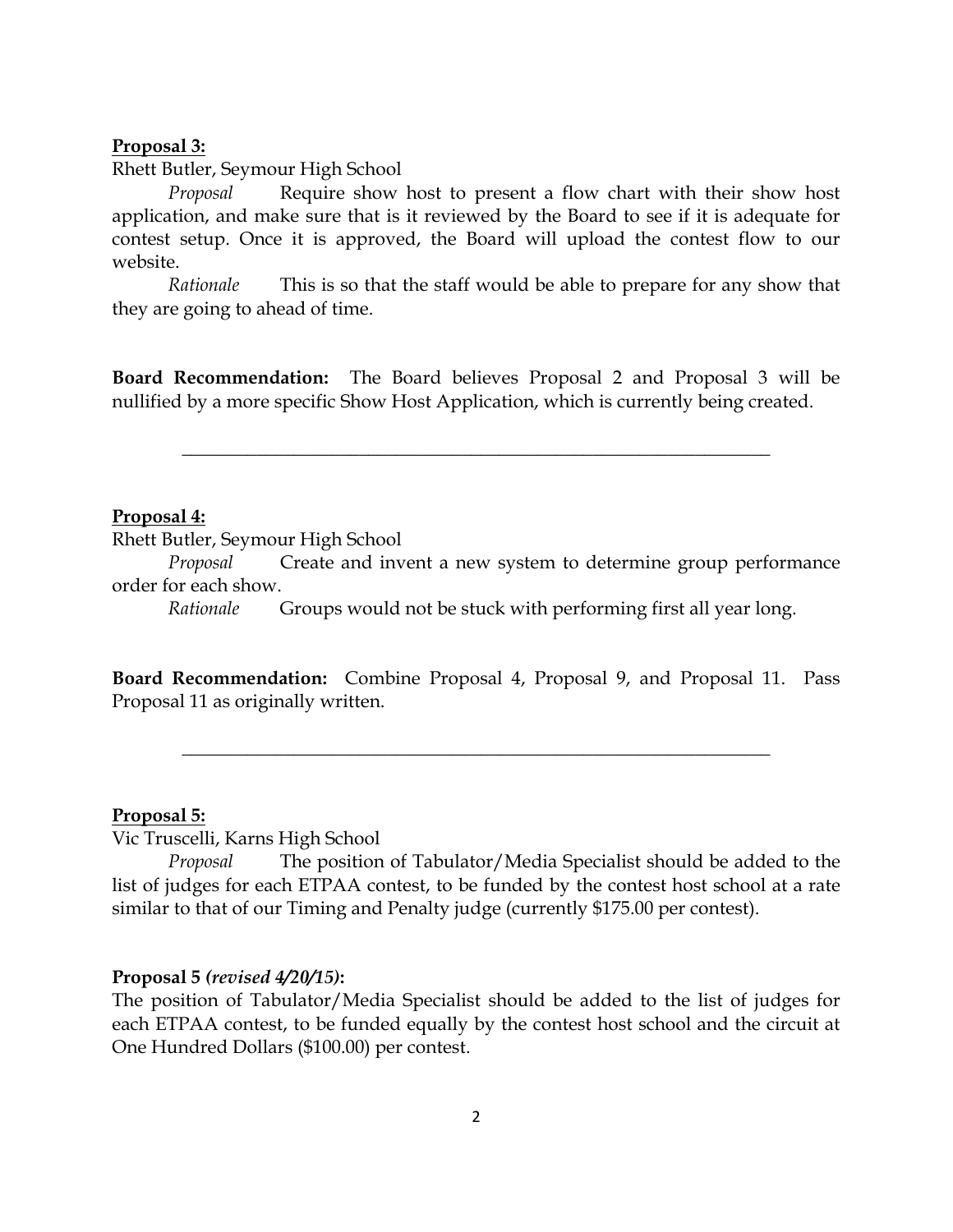**Board Recommendation:** Pass as amended.

## **Proposal 6:**

Vic Truscelli, Karns High School

*Proposal* At ETPAA Championships, an attempt should be made to double the judges' panel if and when qualified judges are available.

**\_\_\_\_\_\_\_\_\_\_\_\_\_\_\_\_\_\_\_\_\_\_\_\_\_\_\_\_\_\_\_\_\_\_\_\_\_\_\_\_\_\_\_\_\_\_\_\_\_\_\_\_\_\_\_\_\_\_\_\_\_\_\_**

# **Proposal 6** *(revised 4/20/2015):*

At ETPAA Championships, every attempt should be made to double the judges' panel if and when qualified judges are available at the expense of the circuit (approximately \$1,500.00 to \$2,000.00)

**\_\_\_\_\_\_\_\_\_\_\_\_\_\_\_\_\_\_\_\_\_\_\_\_\_\_\_\_\_\_\_\_\_\_\_\_\_\_\_\_\_\_\_\_\_\_\_\_\_\_\_\_\_\_\_\_\_\_\_\_\_\_\_**

# **Board Recommendation:** Pass as amended.

**Proposal 7:**

Alicia Sharp, Dade County High School

*Proposal* Create a Cadet Class.

*Rationale* Local instructors want the option of beginning a cadet guard to appeal to a younger demographic. Cadet class would be different from prep class, as it would be for kids younger than middle school. 5-11 years in age.

# **Proposal 7** *(revised 4/20/15)***:**

Create a Cadet Class for students sixth grade and below.

Min Performance -- 2:00 Min Equipment -- 1:30 Max Performance -- 3:30 Min Interval -- 6:00

Whether to provide festival ratings and/or direct scores will be addressed at a later general meeting.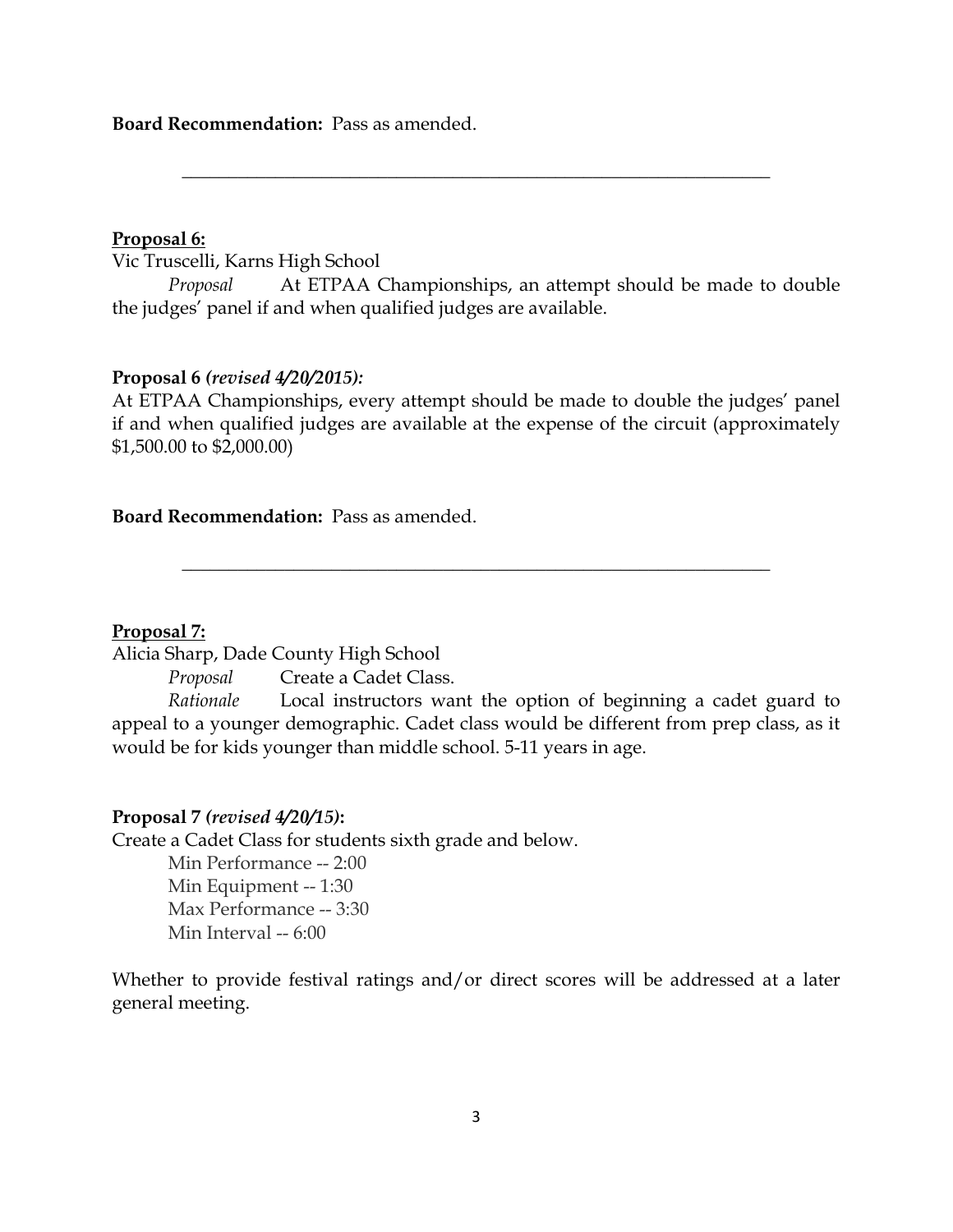**Board Recommendation:** Combine Proposal 7 and Proposal 10. Pass Proposal 7 as amended.

**\_\_\_\_\_\_\_\_\_\_\_\_\_\_\_\_\_\_\_\_\_\_\_\_\_\_\_\_\_\_\_\_\_\_\_\_\_\_\_\_\_\_\_\_\_\_\_\_\_\_\_\_\_\_\_\_\_\_\_\_\_\_\_**

## **Proposal 8:**

Alicia Sharp, Dade County High School

*Proposal* Review and edit promotional scores.

*Rationale* Promotional scores in our circuit were too high this year. We have many groups that should have promoted and did not. While we required all judges to give a promotion scores, other circuits in our region only required promotion scores from 3 out of 5 judges. Those numbers from each judge were also a full point below ours in some cases.

**Board Recommendation:** Further discussions necessary concerning number of judges required for promotion. Promotional scores will be reviewed at the fall general membership meeting.

**\_\_\_\_\_\_\_\_\_\_\_\_\_\_\_\_\_\_\_\_\_\_\_\_\_\_\_\_\_\_\_\_\_\_\_\_\_\_\_\_\_\_\_\_\_\_\_\_\_\_\_\_\_\_\_\_\_\_\_\_\_\_\_**

## **Proposal 9:**

Alicia Sharp, Dade County High School

*Proposal* Change the Performance Draw process.

*Rationale* Rather than drawing for performance order one time to last the entire season, we should draw for each individual show. This will give instructors and guard a chance to have better performance times and to see other shows throughout the season.

**Board Recommendation:** Combine Proposal 4, Proposal 9, and Proposal 11. Pass Proposal 11 as originally written.

**\_\_\_\_\_\_\_\_\_\_\_\_\_\_\_\_\_\_\_\_\_\_\_\_\_\_\_\_\_\_\_\_\_\_\_\_\_\_\_\_\_\_\_\_\_\_\_\_\_\_\_\_\_\_\_\_\_\_\_\_\_\_\_**

## **Proposal 10:**

Leza Carver, HIPE Red/HIPE Blue, and Jason Seymour, Seymour High School/Attraction

*Proposal* Create a Cadet Class.